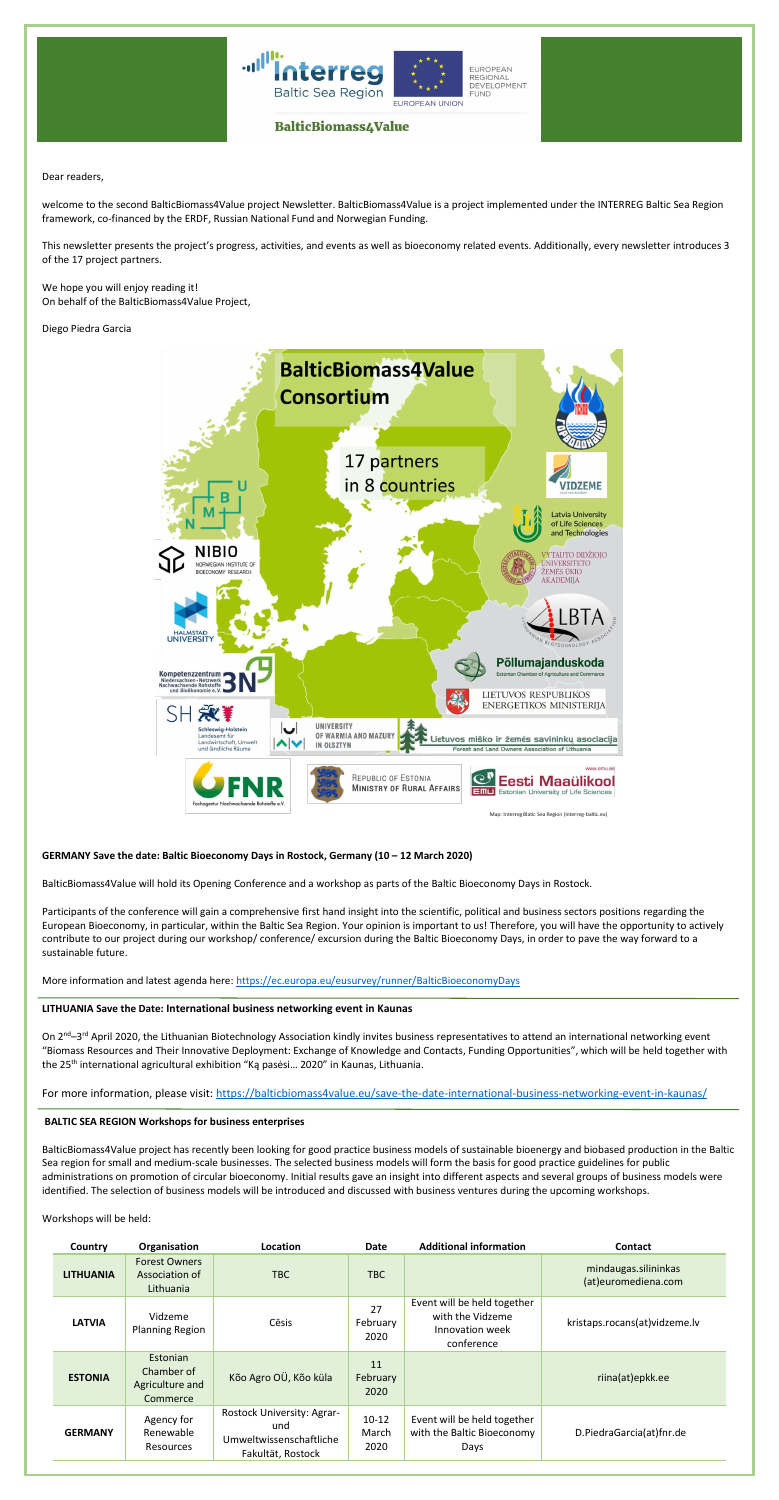| <b>POLAND</b> | University of<br>Warmia and<br>Mazury in<br>Olsztyn               | TBC                                                                                        | TBC              | mariusz.stolarski(at)uwm.edu.pl |
|---------------|-------------------------------------------------------------------|--------------------------------------------------------------------------------------------|------------------|---------------------------------|
| <b>SWEDEN</b> | Halmstad<br>University                                            | The Centre for Energy and<br>Environment - EMC<br>(Energi- och Miljöcentrum)<br>in Varberg | 22 April<br>2020 | henrik.barth(at)hh.se           |
| <b>NORWAY</b> | Norwegian<br>University of Life<br><b>Sciences</b>                | TBC                                                                                        | TBC              | erik.tromborg(at)nmbu.no        |
| <b>RUSSIA</b> | Municipal<br>enterprise of the<br>city of Pskov<br>"Gorvodokanal" | "Old estate" Hotel, Pskov                                                                  | 24 April<br>2020 | alyabev_aa(at)vdkpskov.ru       |

## **BALTIC SEA REGION From coal to biomass??? Bioenergy in Poland**

Interview with Professor Mariusz Jerzy Stolarski, professor at the University of Warmia and Mazury in Olsztyn, Poland. Currently, Mariusz works under the Faculty of Environmental Management and Agriculture and Centre for Bioeconomy and Renewable Energies.

*Q: What role does bioenergy play in Poland and the Baltic Sea Region's energy system? What are the main Trends?*

A: It should be considered that bioenergy plays the most important role among all types of renewable energy sources (RES). In 2017, bioenergy in Poland accounted for 82% of all RES, and in other BSR countries such as Sweden and Estonia, the percentage of bioenergy in the total RES utilised ranges from 55 to 96% respectively. The percentage of utilised bioenergy in RES over the last years has been slightly decreasing due to the development of other RES, especially when considering innovations in wind and solar energy. However, bioenergy utilisation will still play the biggest role in the BSR countries.

Read the interview with Prof. Mariusz Jerzy Stolarski here[: https://balticbiomass4value.eu/bioenergy-in-poland/](https://balticbiomass4value.eu/bioenergy-in-poland/)

## **BALTIC SEA REGION Bioenergy market outlook**

Prof. Dr. scient. Erik Trømborg from the Norwegian University of Life Sciences (NMBU) wrote a report on the analysis of the consumption, prices and energy production from the various biomass sources in the Baltic Sea Region from 2007 to 2016. It was concluded that the use of biomass for energy production has increased by approximately 40% in the last decade and solid biofuels now constitute 2/3 of used biomass. Biogas use has increased by more than 200% and currently accounts for around 15% of total bioenergy consumption in the region. Based on the analyzed data professor Trømborg has modelled several alternative scenarios on expected changes in biomass use for energy production. The results of the analysis show that an increase in carbon prices (e.g. introduction of CO2 tax, etc.) is expected to lead to a significant increase in the use of biomass for energy production. Use of natural gas for district heating would decrease in this scenario, and wind power would see the highest growth potential – especially in the Baltic States. Growth is also expected regarding the energy generated from municipal waste, while energy production from coal will most likely disappear.

The authors Armi Temmes and Philip Peck of the article mentioned in the title put it this way: "The study finds that expectations of increased value added of the products and increased sustainability through closing the material loops are rarely met. That is, very few characteristics compliant with visions for the circular bioeconomy were found." The article was published in the special issue journal "Forest-based circular bioeconomy: matching sustainability challenges and new business opportunities" (2020, Elsevier) together with 15 other contributions.  $6^{th} - 8^{th}$ 

Download the full report here[: https://balticbiomass4value.eu/interview-with-dr-tromborg-about-his-analysis-of-renewable-energy-regarding-biomass](https://balticbiomass4value.eu/interview-with-dr-tromborg-about-his-analysis-of-renewable-energy-regarding-biomass-use-and-share/)[use-and-share/](https://balticbiomass4value.eu/interview-with-dr-tromborg-about-his-analysis-of-renewable-energy-regarding-biomass-use-and-share/)

## **LITHUANIA Bioenergy in Lithuania: Status quo and the future**

Interview with Dovile Zdanaviciene, Head of the policy group of the Climate Change management team, in the Ministry of Energy of the Republic of Lithuania.

*Q: "What changes do you foresee in Lithuania when considering the bioenergy sector? Which bioenergy products will be the most viable? Why?"* A: "We see problems regarding reaching the target for renewables in the transport sector in the future. At this time, we are very low in target goals for renewable fuels for transport. As an example, biomethane in transport needs an improved infrastructure (gas stations, suitable engines, etc.) and political regulations as well as incentive programmes. Due to these issues, we as the Ministry of Energy together with other ministries are drafting a new law for the parliament, in order to establish the framework boosting these new technologies."

Read the interview here:<https://balticbiomass4value.eu/bioenergyinlithuania/>

## **BALTIC SEA REGION Stakeholder discussion on sustainable bioeconomy development (video)**

Representatives of the Ministries of Agriculture and Energy of the Republic of Lithuania, the Danish Symbiosis Center, the AUGA group and the Lithuanian Biotechnology Association together with other participants discussed opportunities to develop a sustainable bioeconomy. Three key factors of success were highlighted:

1. Raising public awareness about environmental benefits of sustainable bioeconomy solutions, establishing and implementing social contracts

producers and consumers

2. Developing cooperation between different sectors and organisations to form required set of competences and ensure circularity in production processes

3. Attracting new entrepreneurs to innovate and revitalise traditional bioeconomy sectors

Watch the video of the discussion here [https://www.youtube.com/watch?v=PbigbigAytM&feature=emb\\_title](https://www.youtube.com/watch?v=PbigbigAytM&feature=emb_title)

## **POLAND LITHUANIA LATVIA ESTONIA Socio-economic insights into the bioeconomy**

The BIOEAST project published a report on socio-economic insights into the bioeconomy of the BIOEAST countries. The bioeconomy employs 7.4 million people in the BIOEAST countries, over 40% of the total bioeconomy employment in the EU. The BIOEAST countries have comparably high employment multipliers and an over-proportional concentration of jobs in the bioeconomy compared to the EU average. Agriculture is the main sector, making up 65% of the jobs.

You can download the full report here: https://ec.europa.eu/knowledge4policy/publication/socio-economic-insights-bioeconomy-bioeast-countries en

#### **SWEDEN Do forest biorefineries fit with working principles of a circular bioeconomy? A case of Finnish and Swedish initiatives**

Get the complete journal on<https://www.sciencedirect.com/journal/forest-policy-and-economics/vol/110/suppl/C>

#### **BALTIC BIOECONOMY CALENDAR**

| <b>Date</b>                    | <b>Name</b>                                                                          | City                         | Link                                                                                                      |
|--------------------------------|--------------------------------------------------------------------------------------|------------------------------|-----------------------------------------------------------------------------------------------------------|
| $18 - 19$<br>Februar<br>y 2020 | Tagung<br>"Torfminderung"                                                            | Germany<br>- Berlin          | http://www.fnr.de/fileadmin/Projekte/2019/Veranstaltungen/Torfminderung Terminankuendigung.<br><u>pdf</u> |
| $20 - 21$<br>Februar<br>y 2020 | <b>BIOEAST</b> as a driving<br>force in the context<br>of the European<br>Green Deal | Belgium -<br><b>Brussels</b> | https://bioeast.eu/events/bioeast-as-a-driving-force-in-the-context-of-the-european-green-deal/           |